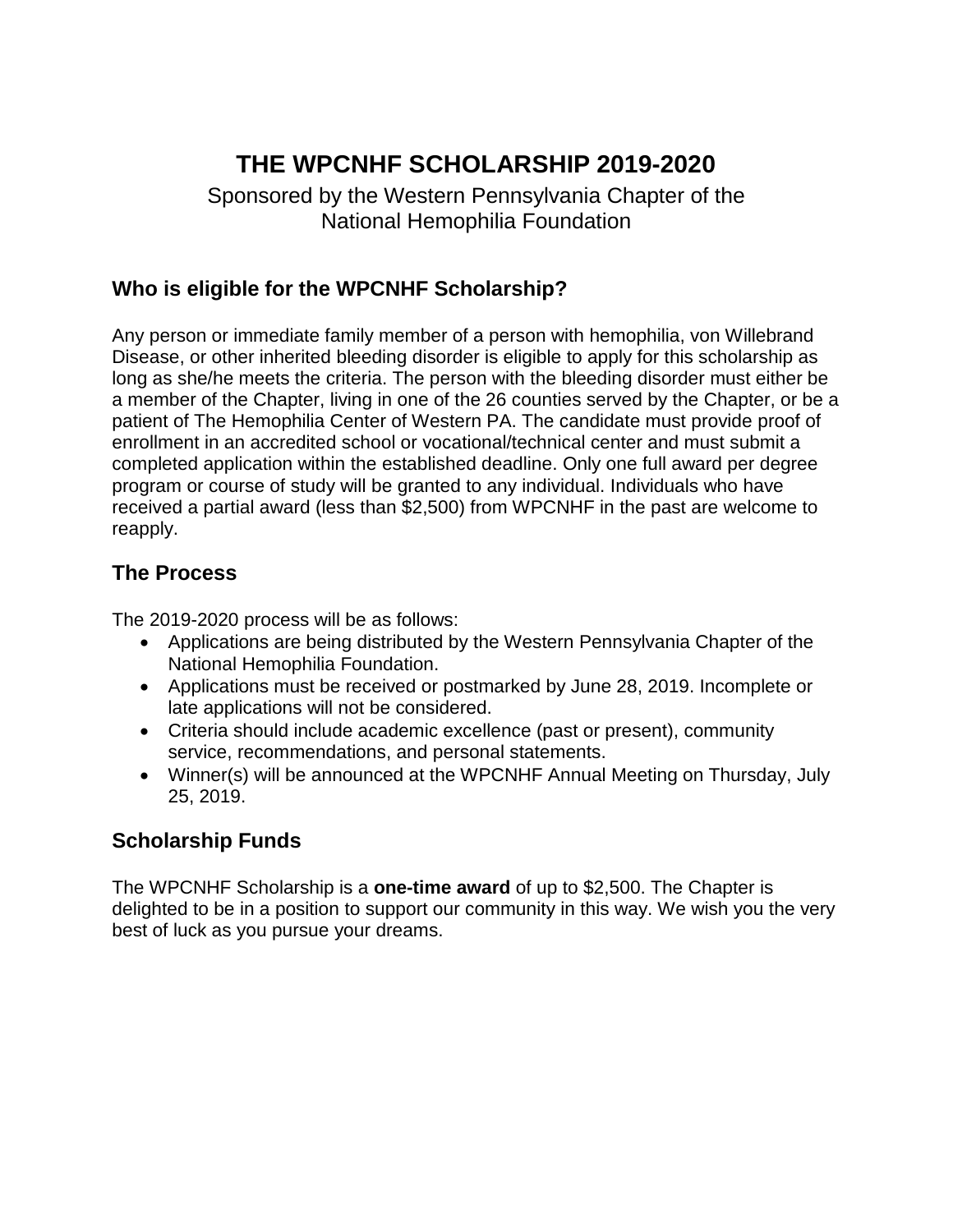## **THE WPCNHF SCHOLARSHIP APPLICATION 2019-2020**

*Scholarship Application for the 2019-2020 School Year MUST BE RECEIVED OR POSTMARKED BY June 28, 2019*

Student's Name

Student's Address

Student's E-mail Address

With which bleeding disorder are you or your family member living?

Parent(s)/Guardian Name(s)

Parent(s)/Guardian Address(s)

Parent(s)/Guardian Phone Number(s)

Student's Phone Number(s) if different

What is the name of the school you are attending now? (If you are an adult returning to school, please explain.)

Please provide a copy of your current transcript. This does not need to be an official copy, but it **MUST** be received by the application deadline for your application to be considered. Also, please provide a current resume, including volunteer activities and dates of volunteer involvement.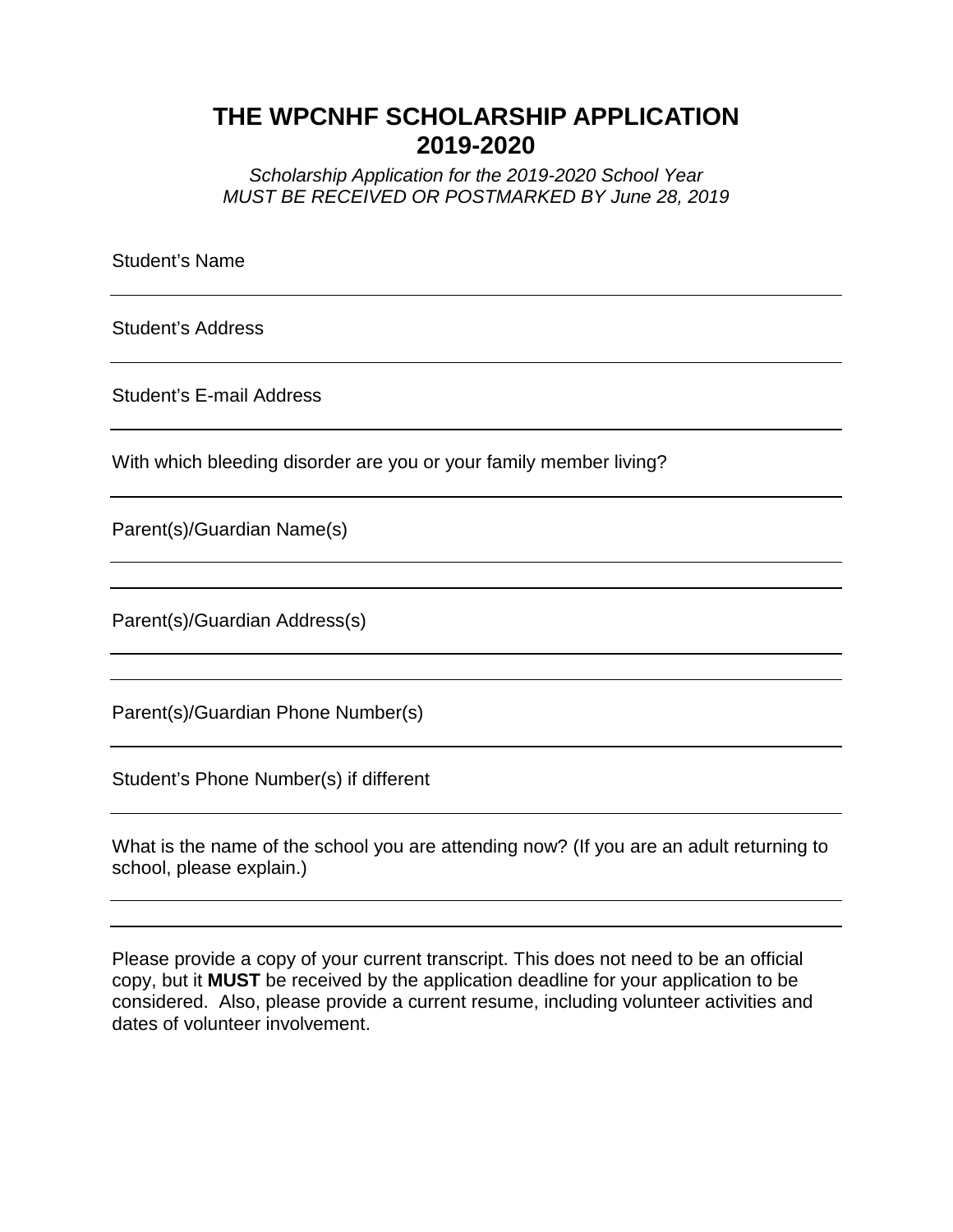#### **Using a separate sheet(s) of paper, please type your answers to the following questions.**

1) What are your academic goals? What would you like to be able to do after you receive your degree?

2) Why do you feel you would be a good choice for this scholarship award?

3) Please tell us about your volunteer activities, both inside and outside the bleeding disorders community.

4) Describe one of the more significant challenges that you, as a person living with a bleeding disorder (or family member of a person living with a bleeding disorder), have faced and what you have done to overcome that challenge.

5) Will you be or are you now receiving other financial aid for tuition and expenses? If so, in what amount(s) and from where?

Please provide two written recommendation letters from adults who are not related to you. These may arrive in hard copy or they may be sent via e-mail. For our confirmation, please include the names and phone numbers of these individuals. The letters of recommendation MUST BE RECEIVED or POSTMARKED BY June 28, 2019 in order for your application to be considered. It is preferable for you to request letters be sent from these individuals directly to the Chapter at the address below.

> **Western Pennsylvania Chapter of the National Hemophilia Foundation 20411 Rt. 19, Unit 14 Cranberry Township, PA 16066**

> > **or**

**info@wpcnhf.org**

**or**

**fax 724.741.6167**